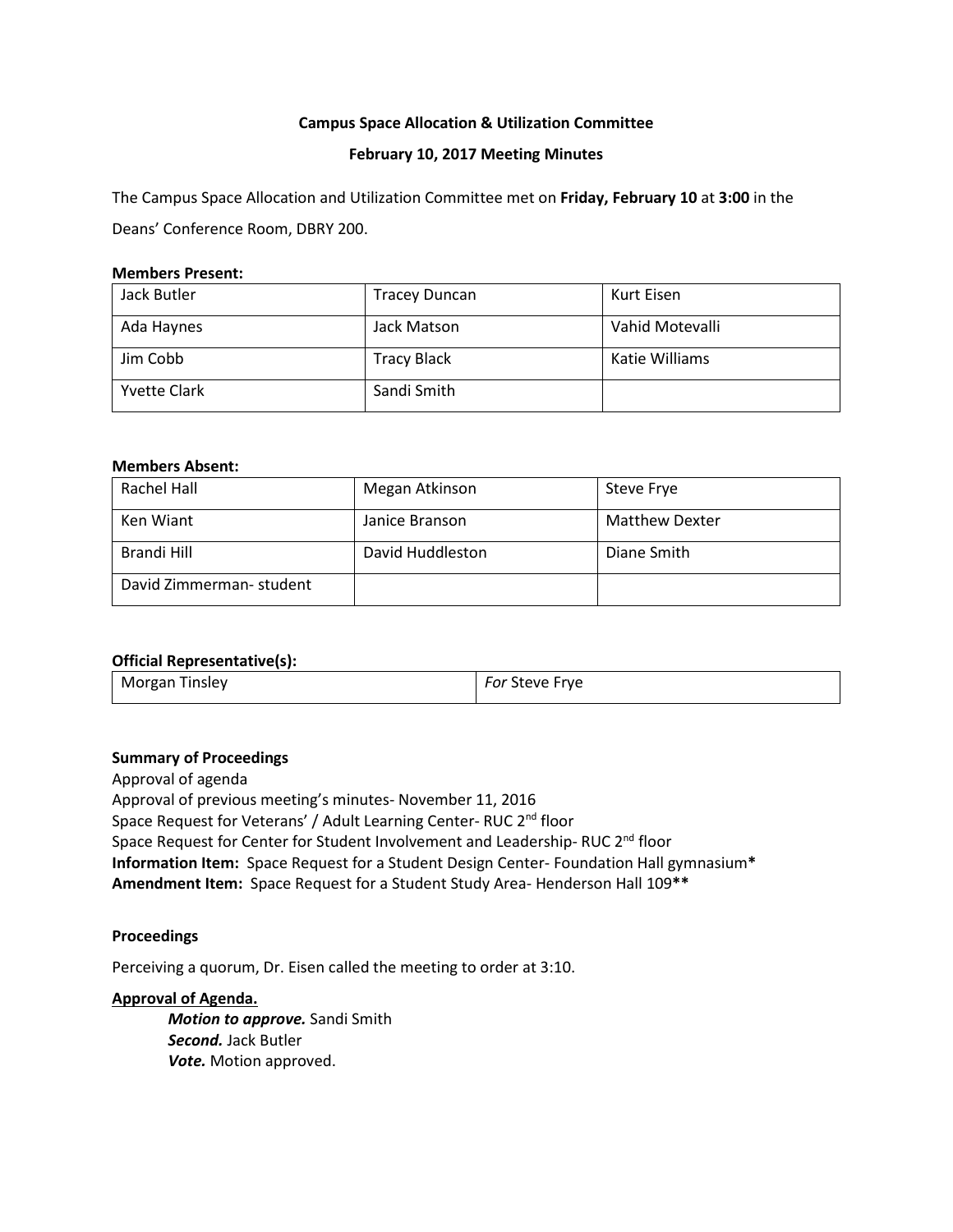# **Approval of Minutes- November 11, 2016**

*Motion to approve.* Jack Butler *Second.* Tracey Duncan *Vote.* Motion approved with no amendments.

**\***Before discussion began on the agenda items, Dr. Motevalli inquired about the absence of a space request from the College of Engineering for the creation of a student design center in the main gymnasium at Foundation Hall. After it was explained that the item had been submitted too late for the subcommittees to review, he requested it be added as an information item at the end of new business. The committee agreed.

Dr. Eisen revisited a discussion from the previous committee meeting regarding the committee's procedures and the publication of available spaces. He suggested that per their previous discussion, perhaps the space in the RUC should first be announced in Tech Times with a set deadline for proposals to be considered along with the current proposals. He also suggested that the committee's purview should be finding solutions and making suggestions in order to meet the needs of those requesting space and the university, and asked for the committee's input on this.

Dr. Motevalli recommended an RFP format encouraging proposals to be in bullet format rather than paragraphs and including questions such as:

- What other spaces were considered?
- Why this space specifically?

Ms. Duncan suggested publishing an announcement in the Tech Times to ensure all potentially interested parties would be aware of the available space.

Ms. Williams suggested that they should determine a standardized format for the request, and added questions to Dr. Motevalli's:

- How much space do you currently have?
- How much space are you asking for?
- How much space are you vacating?
- How will the space be utilized?

It was also suggested that individuals making a space request should attend both the appropriate subcommittee meeting and the full committee meeting to answer questions regarding their proposal. Dr. Eisen suggested revisiting the current draft of the fillable form and developing a set of questions by which subcommittees could screen space requests.

It was suggested that the revision of the space request form and all other changes should be left until after the use of the space in the RUC was determined. All agreed that a notice should be placed in Tech Times to advertise the space to become available and set a deadline to allow time for requests to be reviewed by the subcommittees before the March 17 full committee meeting.

*Dr. Motevalli moved that the two current requests be tabled until the next committee meeting to allow time for other proposals. Second.* Sandi Smith *Vote.* Motion carried without further discussion.